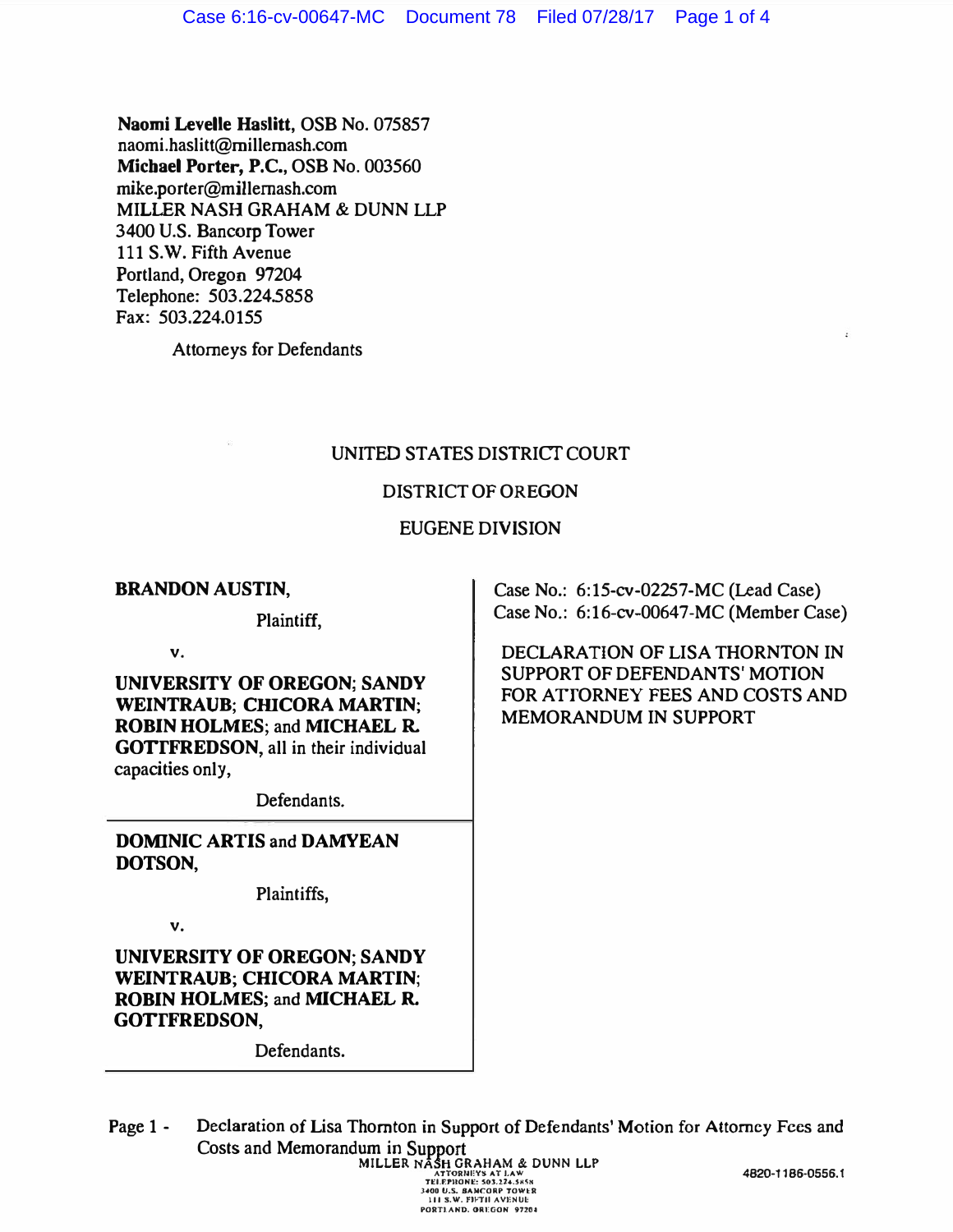I, Lisa Thornton, hereby declare as follows:

1. I am the Public Records Officer for the University of Oregon. I am a duly-authorized custodian at the University of Oregon of the attached records. I have the authority to certify the attached records.

2. The attached records are true copies of the records and were created at or near the time of the act, condition, or event described or referred to in them.

3.. The attached records were prepared or received and kept by the University of Oregon, or persons acting under its control, in the ordinary course of regularly conducted business.

4. Attached as Exhibit 1 is a copy of an e-mail chain exchanged between on or around May 19, 2014, through on or around May 22, 2014, between Douglas Park, Laura Fine Moro, Greg Veralrud, Shaun McCrea, and Julia Cohalan (Subject: RE: Damyean Dotsonsettlement proposal).

5. Attached as Exhibit 2 is a copy of an e-mail exchanged on or around May 22, 2014, between Douglas Park, Laura Fine Moro, Greg Veralrud, Shaun McCrea, and Sam Hill (Subject: Conduct Matter).

6. Attached as Exhibit 3 is a redacted copy of an e-mail chain exchanged between on or around May 23, 2014, through on or around May 27, 2014, between Douglas Park, Laura Fine Moro, Greg Veralrud, and Shaun McCrea (Subject: RE: Evidence).

7. Attached as Exhibit 4 is a redacted copy of a different e-mail chain exchanged between on or around May 23, 2014, through on or around May 27, 2014, between Douglas Park, Laura Fine Moro, Greg Veralrud, and Shaun McCrea (Subject: RE: Evidence).

8. Attached as Exhibit 5 is a copy of an e-mail chain containing e-mails exchanged on or around May 28, 2014, between Douglas Park, Laura Fine Moro, Greg Veralrud, Shaun McCrea, and Sandy Weintraub (Subject: RE: Brandon Austin).

Page 2 - Declaration of Lisa Thornton in Support of Defendants' Motion for Attorney Fees and Costs and Memorandum in Support<br>MILLER NASH GRAHAM & DUNN LLP ATTORNEYS AT LAW<br>TELEPHONE: 503.224.8858<br>3.00 U.S. BANCORP TOWER<br>111 S.W. FIFTIL AVENUE<br>PORTLAND. OREGON 97204 4820-1186-0556.1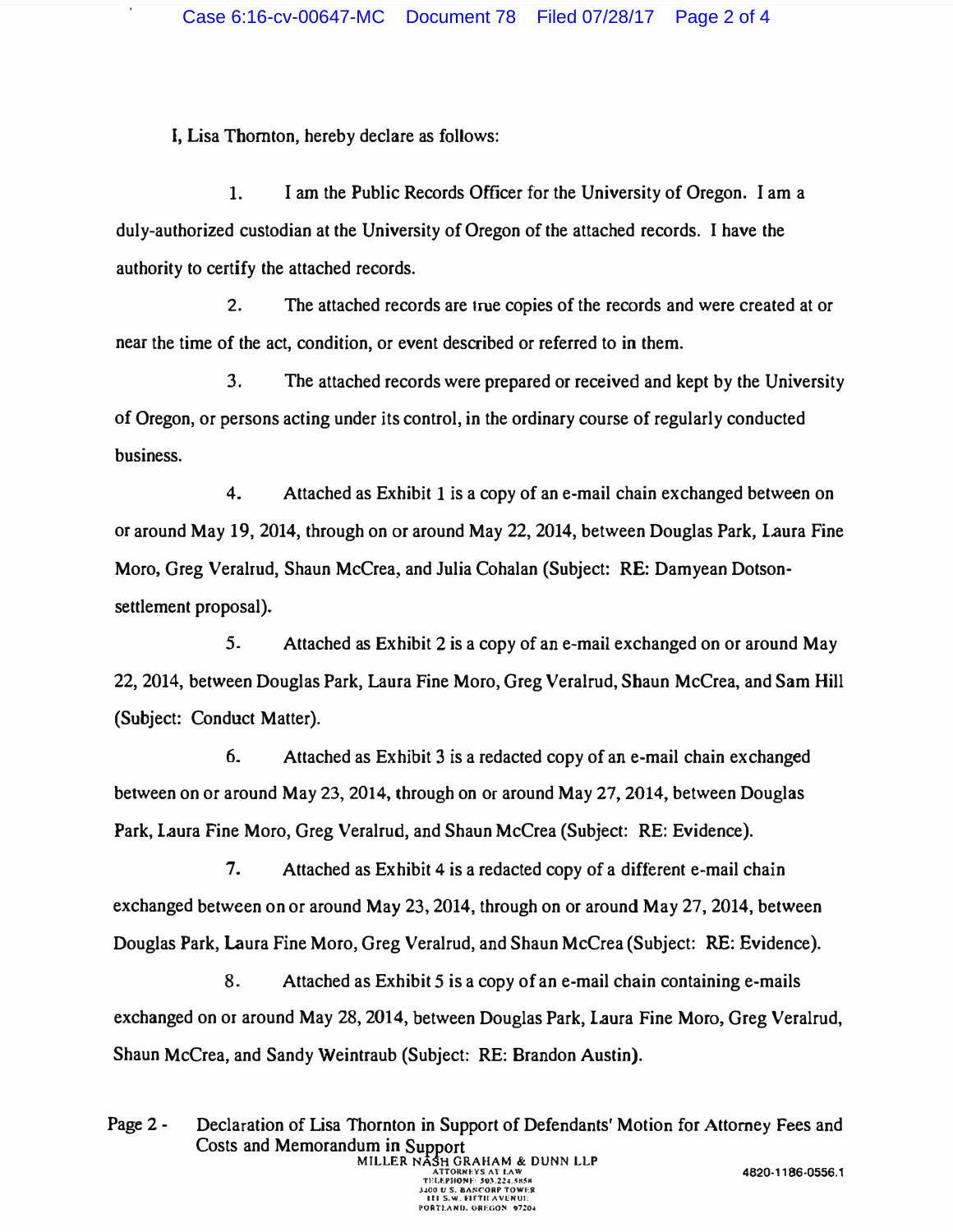#### Case 6:16-cv-00647-MC Document 78 Filed 07/28/17 Page 3 of 4

9. Attached as Exhibit 6 is a copy of an e-mail chain containing e-mails exchanged from or around June 10, 2014, through on or around June 16, 2014, between Douglas Park, Laura Fine Moro, Greg Veralrud, Shaun McCrea, and Sandy Weintraub (Subject: Re: Scheduling).

Pursuant to 28 U.S.C. § 1746, I declare under penalty of perjury that the foregoing is true and correct.

Executed on this  $28$  day of July, 2017, in Eugene, Oregon.

hanton Lisa Thornton